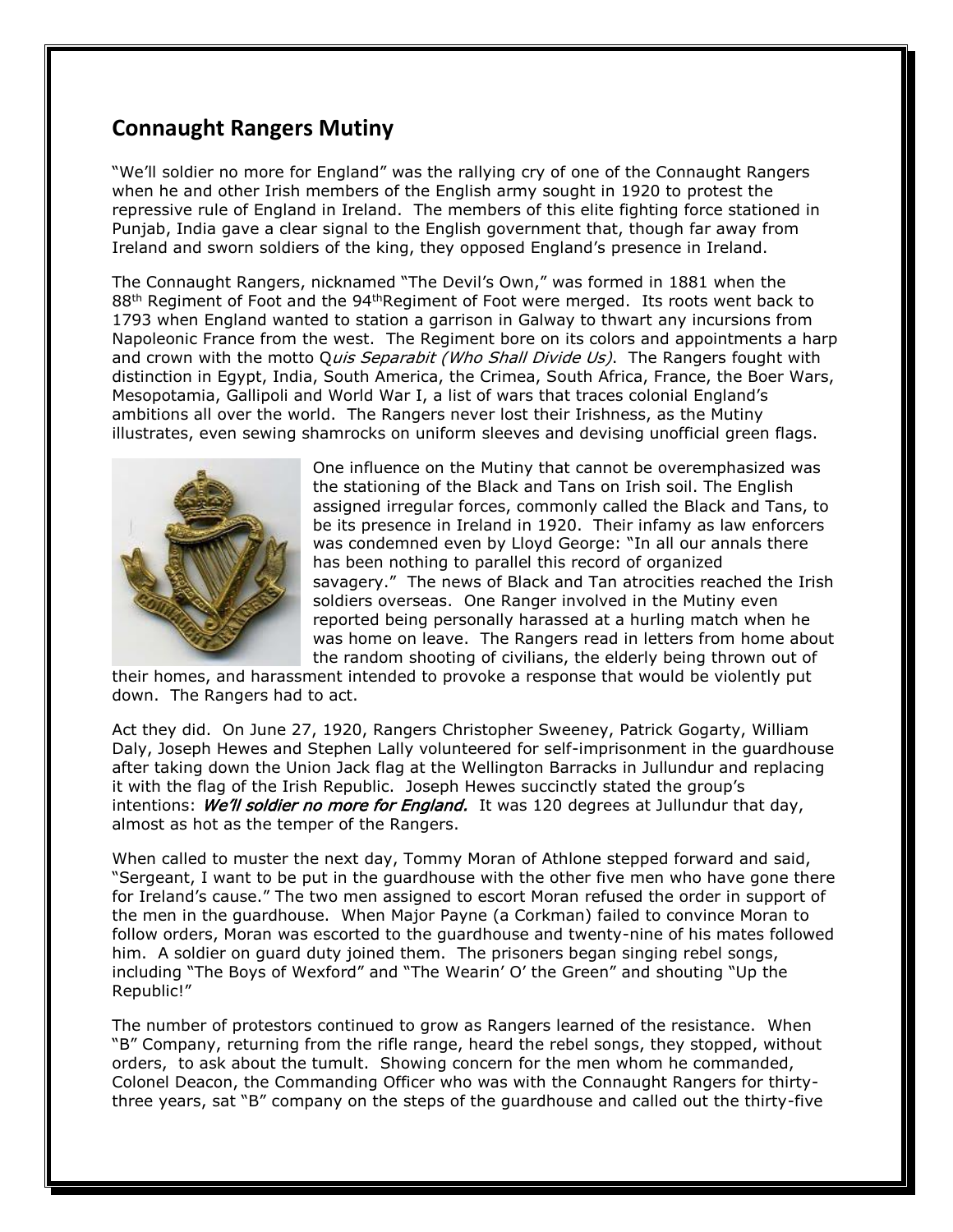in the guardhouse for a lecture. He reminded the Rangers of their oath and the seriousness of disobedience while on active duty. Indeed, Irish soldiers were generally loyal to their oaths. A notable example of that loyalty occurred in WWI when Irish prisoners of war in German camps rejected Roger Casement's recruitment efforts. Casement, an important name in Irish Republican history, had aimed to organize an Irish company within the German Army to fight against England. Deacon reminded the soldiers of their illustrious history with Wellington on the Peninsula and in the Crimea and South Africa. Many of the mutineers had served with Deacon in France

**I24** 

and Flanders. Deacon pleaded with the men to return to their barracks and promised that he would forward their complaints about atrocities in Ireland to London.

shortly before 2.30 p.m. on December 7th, had not seen the enlarged map of the district, served out to all commanding officers of the infantry, and did not know of the existence of the names which had been given to the various features in and in front of the British position. There was therefore little use in reporting bodies of the enemy on or near any part of the hostile front.

The behaviour of the officers, as has been said, in the line was beyond all praise, and the devotion of the men to the regiment exceedingly fine. Only when the survivors attempted to get free from the masses of Bulgarian infantry did they retire from the line. When it is taken into consideration that not one officer, excepting the commanding officer and the adjutant. had had more than one and a half years' service, their performance is gallant beyond all praise. The signallers and orderlies at battalion head-quarters did not leave their station until ordered to do so. Even then the enemy were pressing on and were on an eminence overlooking the bivouac. The final assault was carried out by masses of Bulgarian infantry, and many thousands of men were launched against B and C Companies alone.

When the war came to an end, and a British representative proceeded by aeroplane to Sofia, one of the first questions King Boris asked was about the 5th Battalion The Connaught Rangers. Another testimony from a gallant enemy to the stand made by the Rangers on December 6th and 7th is this: A Bulgarian officer, who came to London after the war, declared that when the men of his regiment were ordered to bury their dead and decorate the graves of their fallen, they declared that they would prefer first to decorate the graves of the gallant regiment (mentioning the 5th Battalion) which had stood and bravely barred the way so long to victory.

A War Office communiqué stated :- "After violent attacks of the enemy in overwhelming numbers, the roth Division, with the help of reinforcements, succeeded in retiring to a strong position from Lake Doiran westwards towards the Vardar Valley in connexion with Allied Divisions. It is reported that they fought well against the heaviest odds, and it was largely due to the gallantry of the troops, especially the Munsters, Dublins, and Connaught Rangers, that the withdrawal was successfully accomplished. Our casualties numbered about 1,300."

Correspondents at that time agree that the British contingent was specially marked for attack by the German-Bulgarian army. The Petit Parisien published the following telegram: "The eventuality which my last telegrams foreshadowed took place yesterday, when the Bulgarians, in strong force, and probably supported by German artillery, made a very violent attack on the British left wing in the sector extending from Rabrovo

Attributed to Joseph Hewes was this eloquent response to Colonel Deacon: "Colonel, all the honors on the Connaught's flag were for England. Not a one of them was for poor old Ireland. But there's going to be one added today, and it'll be the greatest honor of them all." The thirty-five marched smartly back to the guardhouse.

Inside the guardhouse, "B" and "C" companies collaborated on a leadership structure. The Rangers would follow no orders except from its own leadership but would maintain order and discipline as was customary with the Connaught Rangers. Years later, the Rangers were commended by the last man to serve as a Lieutenant Colonel with the Connaught Rangers, H.F.N. Jourdan: "… to the credit of the men who refused service, they never attempted to misuse their arms in any way, or to do otherwise than to parade."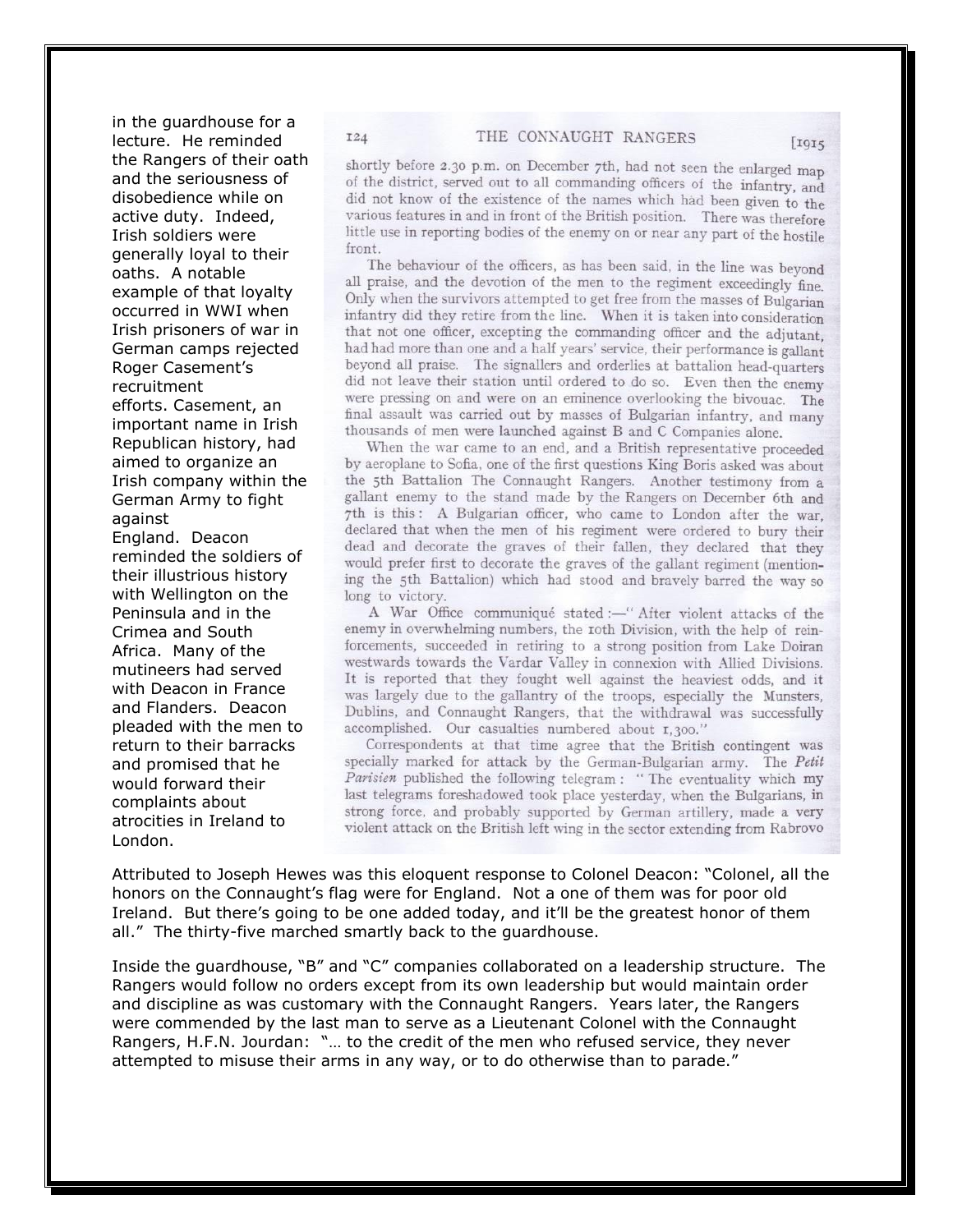The Ranger's leadership cooperated with a colonel sent to Jullundur to negotiate a bloodless resolution. Surrounded by two battalions of infantry, a company of machine gunners, and a battery of artillery, the Rangers relinquished their weapons in compliance with the negotiated plan and the rebel leadership marched the mutineers to a camp set up two miles from the base camp.

A reader might question why the English officer corps was lenient to mutineers. An answer may lie in the Easter Rising of 1916 when England's execution of the leaders of the Rising resulted in the radicalization of a previously indifferent Irish majority. Only three years after the Rising in Dublin, the English government was again taught the lesson of the value of minimum response at Amristar in India in 1919. A local festival, nonpolitical, drew tens of thousands of Indians in spite of the English prohibition of large gatherings in its effort to curb rebellious groups. Showing no concern for civilian lives, the general in command of the English forces, mostly Indian, ordered his men to fire into the crowd. The massacre at Amristar



took 300 lives and injured 1200 civilians. The ensuing outcry from Indian leaders led to the commanding officer, Brigadier-General Reginald E.H. Dyer, being made the scapegoat, pushing him into retirement. English officers at Jullundur may have learned a lesson about restraint from Dublin and Amristar.

Not all of the mutinous behavior took place at the Wellington Barracks at Jullundur; at the camp at Solan the inevitability that someone would die during this mutiny was realized. Privates Kelly and Keegan, eager to spread the word of the Mutiny, went to the encampment at Solan and sought out Private James Daly (*pictured on right*) whom they knew to be politically conscious of Republican issues and the Republican movement. He would become the most well known of the mutineers because he was the only mutineer who was executed. On July 30, Daly paraded seventy men—in good order—to the officers' mess to deliver this message: **England out of Ireland** and release privates Kelly and Keegan. The Rangers at Solan now followed Daly as their leader and they raised the tricolor over the barracks. Rumors of a massacre at Jullundur which reached Solan led to as assault by the Rangers on the armory to obtain weapons. Two of the mutineers were killed by guards at the armory, deaths attributed to Daly's leadership for which he was held accountable. The surviving twenty-eight rebels were arrested and sent to prison to join the fifty from Jullundur. The Jullundur part of the Mutiny was ended when, in an early morning raid, English forces separated the leadership from the group, arrested the leaders and imprisoned them in Dagshai jail with the Solan prisoners. The other Rangers returned to duty.

Seventy-eight of the mutineers were brought to trial in August 1920. Joseph Hewes and Joseph Daly refused to recognize the jurisdiction of the court over them. Of the Jullundur mutineers, five were sentenced to execution. Those who attacked the armory at Solan were given the death penalty. Subsequently, the Commander-in-Chief India reduced all sentences, except for Jim Daly's death penalty. He was held responsible for the deaths of the two Rangers assaulting the armory at Solan and was executed.